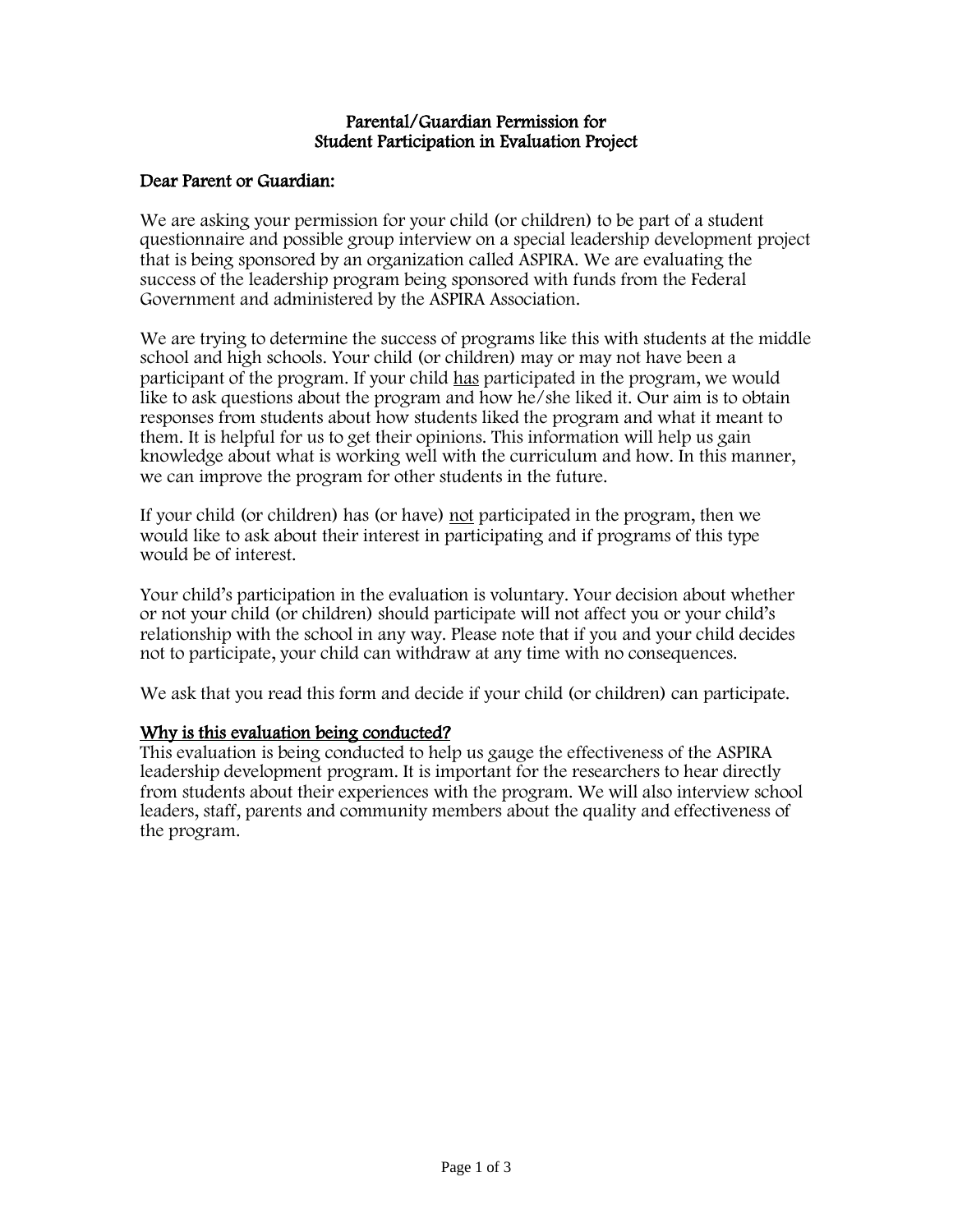### What procedures are involved?

From among students who return signed permission forms, the study will conduct a questionnaire and possibly a group interview. Note that not only some of the students that take the questionnaire will participate in the group interview. This will occur during the school year. It may also occur the next year as a follow-up to this study.

The questionnaire will take about 15 minutes to administer and it may take about an hour to conduct the group interviews. These will likely not occur on the same day. Students will be asked questions about their experiences in the leadership program and other related school programs and about their attitudes toward school and each other. No personal information will be collected. We will not document information that is associated with a student name.

### Are there potential risks and discomforts for your child?

Risks to students in this study are extremely low. The survey will ask students to provide their thoughts about the program or programs of this type. The group interview will ask about their experiences with the curriculum, including what they think they have learned. The questionnaire is anonymous. Students will not put their names on the questionnaire. While all questions have been carefully screened, if students still feel uncomfortable answering particular questions, they can leave responses in blank.

In the group interview, students don't have to say anything that they feel is uncomfortable. They also don't have to worry about saying the "wrong thing." In addition, the group process will be administered by researchers who are trained to help students listen respectfully to each others' opinions. The researchers will listen carefully and make sure that your child is comfortable.

Participants will be asked not to discuss what other participants say during the group interview with their classmates. Participants will also be invited to talk to the interviewers privately if they wish to discuss experiences that they do not want to share in front of other students.

# What about your child's privacy and confidentiality?

No information about your child (or children) will be disclosed to anyone outside the research process. Student names will not be required for them to take the questionnaire. The research staff will maintain your child's confidentiality by not revealing his/her name through any identifying material or data.

For example, when the results of the research are published or discussed in conferences, no information will be included that can reveal your child's identity in any way. Your child's school records will not be available to the researcher by name of student. Any written transcripts or summaries of personal information will be stored at the ASPIRA offices in a locked file drawer and through a secure computer network that is password protected. Also, no names will be tied to any of the information collected. All information will remain anonymous, not traceable to the student's name.

# Can your child withdraw from or be removed from the study?

ASPIRA Parent Consent Form, English Version Page 2 of 3 December 2008 You and your child (or children) can choose to be in this study or not. If your child volunteers to be in this study, he/she may withdraw at any time without consequences of any kind. Your child may also refuse to answer any questions he/she does not want to answer and still remain in the study. The researchers may remove your child from